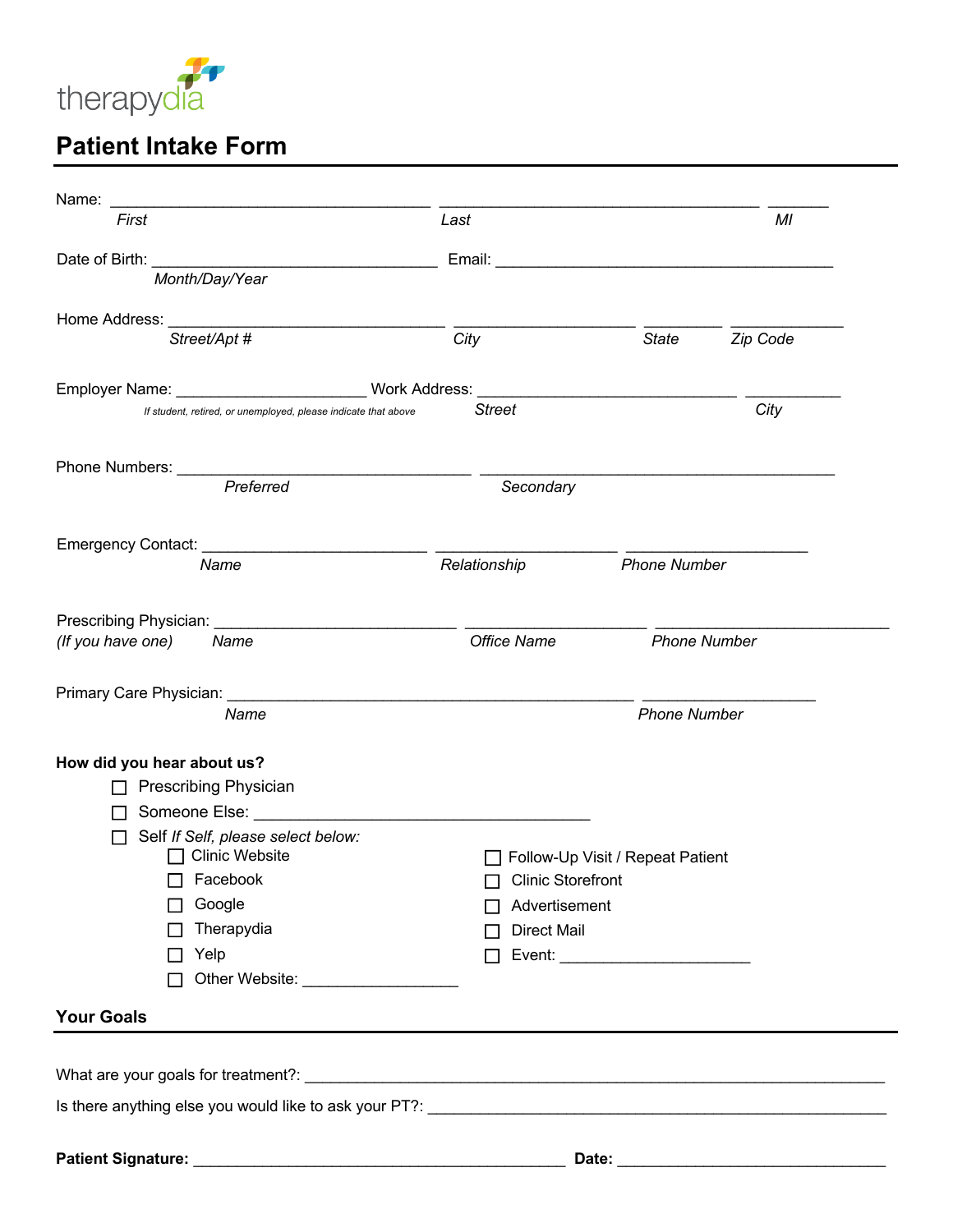

# **Medical History**

|                                                                           | Did your injury occur as result of an accident?: $\Box$ Yes $\Box$ No  | If yes, please select: $\Box$ Work $\Box$ Auto                                                                                                                                                                                                                                                                                                                                                                 |                                                                                                                                                                                                     |  |
|---------------------------------------------------------------------------|------------------------------------------------------------------------|----------------------------------------------------------------------------------------------------------------------------------------------------------------------------------------------------------------------------------------------------------------------------------------------------------------------------------------------------------------------------------------------------------------|-----------------------------------------------------------------------------------------------------------------------------------------------------------------------------------------------------|--|
|                                                                           |                                                                        |                                                                                                                                                                                                                                                                                                                                                                                                                |                                                                                                                                                                                                     |  |
|                                                                           |                                                                        | Have you had physical therapy treatment this year? $\Box$ Yes $\Box$ No If yes, how many visits:                                                                                                                                                                                                                                                                                                               |                                                                                                                                                                                                     |  |
|                                                                           | Please mark your area(s) of concern on the body chart:                 |                                                                                                                                                                                                                                                                                                                                                                                                                |                                                                                                                                                                                                     |  |
|                                                                           |                                                                        | Have you recently noticed:<br><b>Significant Weight Change</b><br><b>Significant Weakness</b><br>Fatigue<br>Nausea/Vomiting<br>Do you have or ever had:<br>Asthma<br>Cancer<br>Diabetes (Type 1)<br>Diabetes (Type 2)<br>Fractures<br><b>Heart Problems</b><br><b>High Blood Pressure</b><br><b>Multiple Sclerosis</b><br>Osteoarthritis<br>Osteoporosis<br>Parkinson's Disease<br><b>Rheumatoid Arthritis</b> | Headaches<br>l 1<br>Numbness/Tingling<br>Cramping<br>Vision/Hearing Changes<br><b>Stroke</b><br><b>Thyroid Problems</b><br>Allergies:<br>Emotional/Psychological:<br>Chemical Dependency:<br>Other: |  |
|                                                                           |                                                                        | Rate your current pain level for the condition, 0-10, 0 = no pain, 10 = severe pain: ________________________                                                                                                                                                                                                                                                                                                  |                                                                                                                                                                                                     |  |
| Please list any recent imaging:                                           |                                                                        |                                                                                                                                                                                                                                                                                                                                                                                                                |                                                                                                                                                                                                     |  |
|                                                                           |                                                                        | X ray date: _____________________ MRI Date: ___________ CT Scan Date: _____________ Other: ______________                                                                                                                                                                                                                                                                                                      |                                                                                                                                                                                                     |  |
|                                                                           |                                                                        |                                                                                                                                                                                                                                                                                                                                                                                                                |                                                                                                                                                                                                     |  |
| How would you rate your overall health?: □ Excellent □ Good □ Fair □ Poor |                                                                        |                                                                                                                                                                                                                                                                                                                                                                                                                |                                                                                                                                                                                                     |  |
|                                                                           | How would you rate your strength?: □ Excellent □ Good □ Fair □ Poor    |                                                                                                                                                                                                                                                                                                                                                                                                                |                                                                                                                                                                                                     |  |
|                                                                           | How would you rate your flexibility?: □ Excellent □ Good □ Fair □ Poor |                                                                                                                                                                                                                                                                                                                                                                                                                |                                                                                                                                                                                                     |  |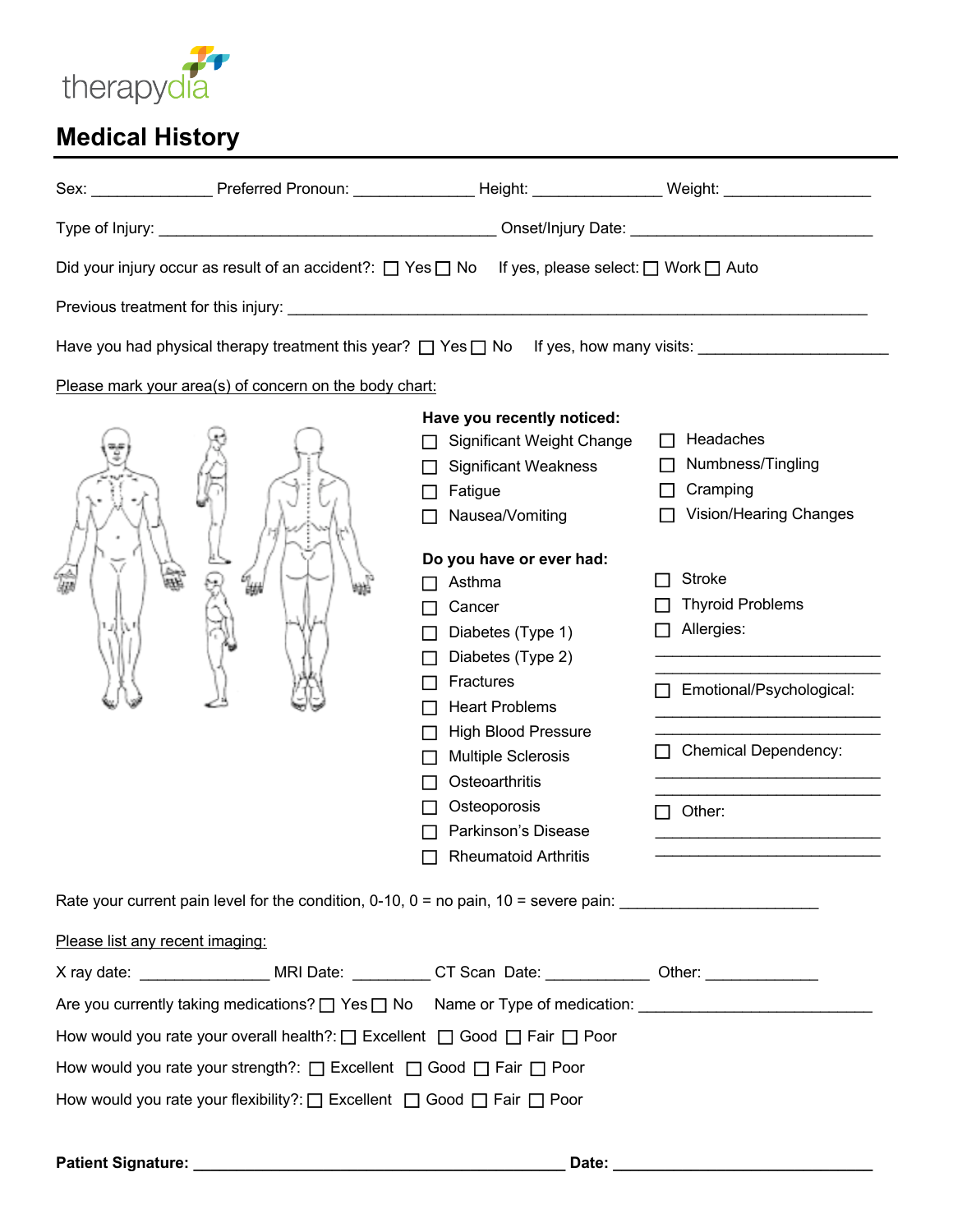

## **Office Policies**

**CONSENT FOR TREATMENT:** I hereby agree and give my consent for Therapydia to provide physical therapy care and treatment considered necessary and proper in evaluating or treating my physical condition. This consent is intended as a waiver of liability for such treatment except acts of negligence. \_\_\_\_\_\_(*initial)*

| PARENTAL CONSENT FOR TREATMENT (UNDER 18): As parent and/or legal guardian of |  |
|-------------------------------------------------------------------------------|--|
| authorize Therapydia to treat while I am not present.                         |  |

**Parent/Guardian Signature: \_\_\_\_\_\_\_\_\_\_\_\_\_\_\_\_\_\_\_\_\_\_\_\_\_\_\_\_\_\_\_\_\_\_\_\_\_\_ Date: \_\_\_\_\_\_\_\_\_\_\_\_\_\_\_\_\_\_\_\_\_\_\_\_\_\_\_**

**CANCELLATIONS AND NO-SHOWS:** Appointments cancelled with less than 24 business-hours notice will be subject to a fee of \$100, which is not reimbursable by insurance, and will be automatically charged to the credit card provided. If you have a Monday appointment but cancel after our office closes on Friday, this will be considered a late cancel.  $\qquad \qquad$  (initial)

**LATE ARRIVALS:** Arriving 10 or more minutes late to a 30 minute appointment will be considered a no-show and will be subject to a fee of \$100. Arriving 15 or more minutes late to a 40+ minute appointment will be considered a no-show and will be subject to a fee of \$100. *(initial)* 

**PAYMENT DUE AT TIME OF SERVICE:** "I understand that payment of deductible, co-payment or co-insurance is due at the time of service." Our office will provide you with a QUOTE of benefits, however, we cannot guarantee your benefits. Please note we have a return check fee of \$35 dollars. We will collect your copay/coinsurance at each visit. In addition, Therapydia will provide a current account balance at each visit that may be paid by credit card, check or cash. You will also receive a monthly account statement. Therapydia stores credit card information securely and will automatically charge balances older than 30 days. If you have questions regarding your balance, please call our office manager as soon as possible. If you have a balance > 61 days past due, you will be contacted by our billing company, as a reminder to pay your bill. If after multiple attempts to reach you and you have taken no action to pay your bill, your overdue balance may be sent to collections. \_\_\_\_\_\_(initial)

**ASSIGNMENT OF BENEFITS:** I understand and authorize the release of medical information to file health insurance claims for me by Therapydia. I also authorize my insurance provider(s) to pay Therapydia directly. \_\_\_\_\_\_(initial)

**INSURANCE BENEFITS:** It is your responsibility to know your benefit information and you are ultimately financially responsible for all services rendered to you. As a courtesy, we will call to verify coverage prior to your first appointment and will verbally summarize this information, if you have provided your insurance information to our office. We will also provide a written summary at your first visit. This is only an explanation of coverage obtained from your insurance company and is not a guarantee of coverage. If the information provided by your insurance company is inaccurate or the insurance company changes its coverage, you will be financially responsible for payment for services and any charges not covered by your insurance plan. You further understand that this agreement is binding regardless of any legal transaction currently in progress or initiated during or after the course of your treatments unless agreed to in writing by yourself and a representative of Therapydia. Please note that what we collect in the office may only be a portion of your balance. Actual patient responsibility can only be determined once your insurance company has processed a claim. If you have further financial obligation than what we collected in the office, you will receive a statement from our billing company to be paid in full within 30 days. If your statement is not paid within 30 days, your balance will be automatically charged to the credit card provided. If your account is deferred to a collection agency, you agree to pay all collection costs incurred. \_\_\_\_\_\_(initial)

**BILLING FOR WORKERS' COMPENSATION OR AUTO POLICY:** Therapydia will only bill your auto policy if one exists for the injury listed. We can bill your commercial insurance only if a claim is reported to the subrogation department of your carrier and it is provided to us in writing that this has been done.

**SELF-PAY:** For clients without insurance or who wish to submit to their insurance directly, Therapydia offers a time of service rate. While rates are subject to change, advance notice will be provided.

I have read and understand the above information and I understand my responsibility for the payment of my account.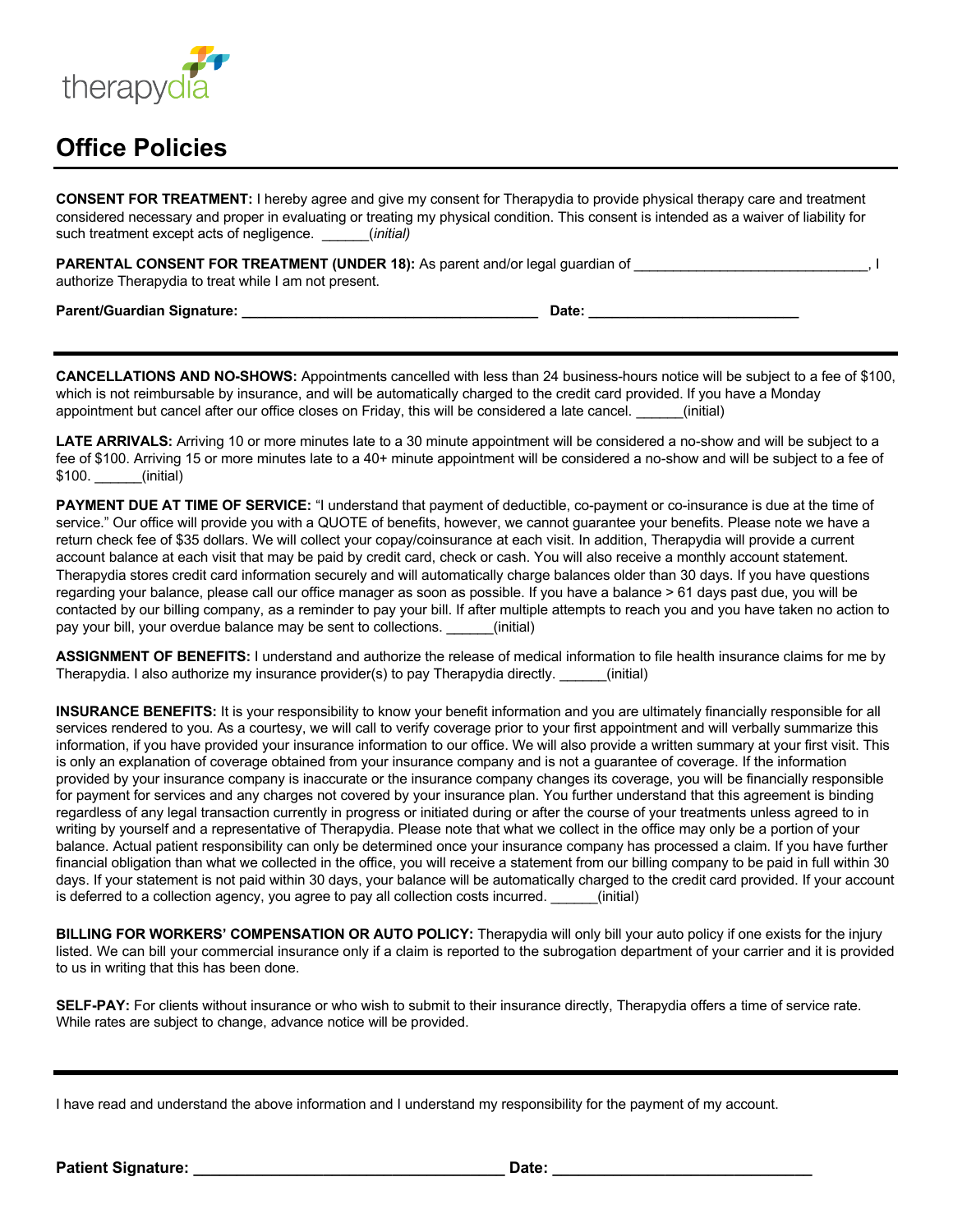

*This notice describes how medical information about you may be used and disclosed, and how you can get access to this information. Please review it carefully.* 

#### **USES AND DICLOSURES OF YOUR MEDICAL INFORMATION**

**Treatment:** We may use medical information about you to provide you with medical treatment or services.

**Payment**: We may use and disclose medical information about you so that the treatment and services you receive at our practice may be billed to and payment may be collected from you, an insurance company, or a third party.

**Health Care Operations:** We may use and disclose health information about you for operations of our health care practice.

**Individuals Involved in Your Care or Payment for Your Care:** We may release medical information about you to a friend or family member who is involved in your medical care.

**Health-Related Services and Treatment Alternatives:** We may use and disclose health information to tell you about health-related services or recommend possible treatment options or alternatives that may be of interest to you.

**As Required By Law:** We will disclose medical information about you when required to do so by federal, state, or local law.

**To Avert a Serious Thread to Health or Safety:** We may use and disclose medical information about you when necessary to prevent a serious threat to your health and safety or the health and safety of the public or another person.

**Military and Veterans:** If you are a member of the armed forces, we may release medical information about you as required by military command authorities.

**Worker's Compensation:** We may release medical information about you for workers' compensation or similar programs.

**Public Health Risks:** We may disclose medical information about you for public health activities.

**Health Oversight Activities:** We may disclose medical information to a health oversight agency for activities authorized by law.

**Lawsuits and Disputes:** If you are involved in a lawsuit or a dispute, we may disclose medical information about you in response to a court or administrative order.

**Law Enforcement:** We may release medical information if asked to do so by law enforcement officials.

**Coroners, Medical Examiners and Funeral Directors:** We may release medical information to a coroner or medical examiner.

**National Security and Intelligence Activities:** We may release medical information about you to authorized federal officials for intelligence, counterintelligence, and other national security activities authorized by law.

**Protective Services for the President and Others:** We may disclose medical information about you to authorized federal officials so they may provide protection to the President, other authorized persons of foreign heads of state or conduct special investigations.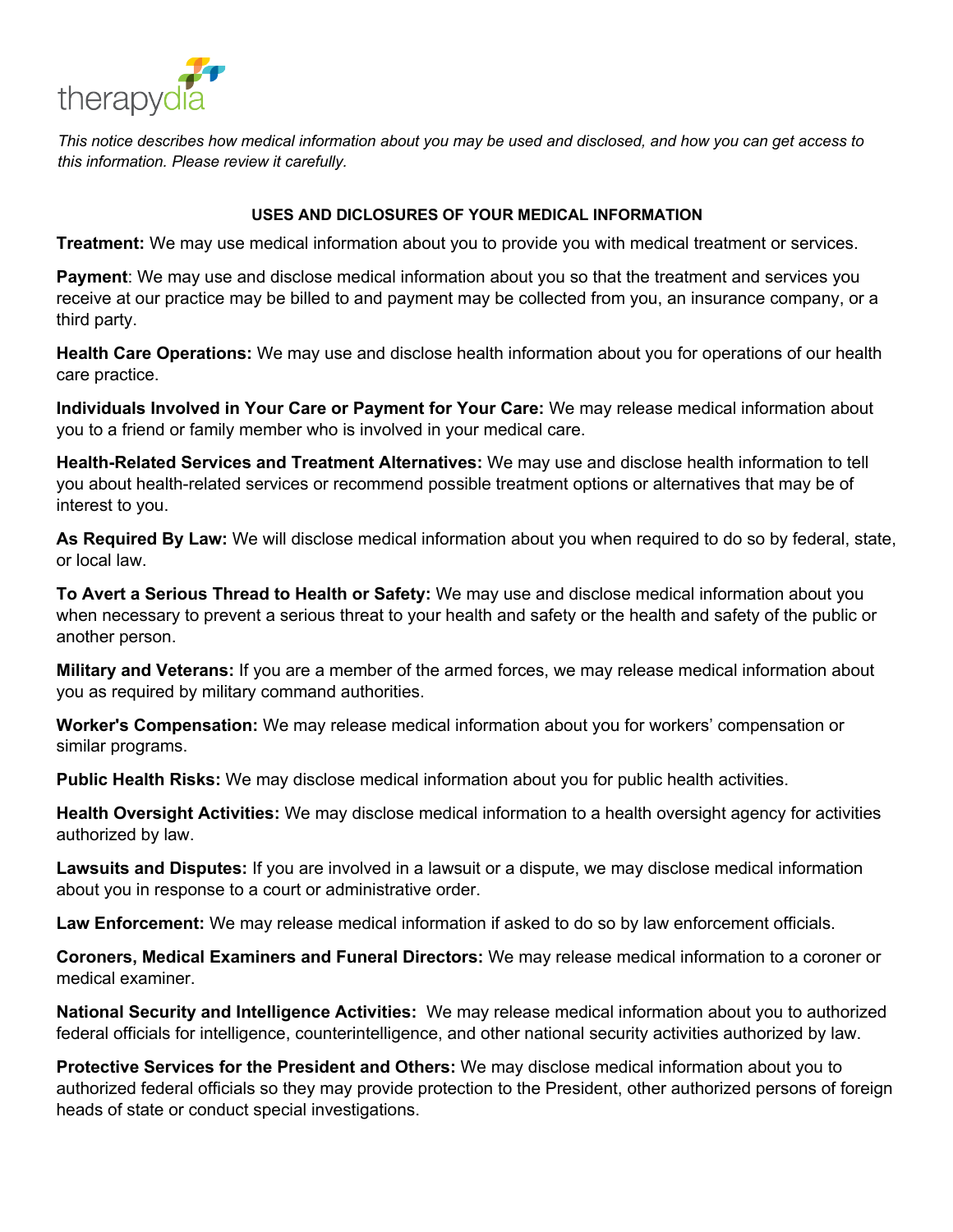

**Inmates:** If you are an inmate of a correctional institution or under the custody of a law enforcement official, we may release medical information about you to the correctional institution or law enforcement official.

**Your Right to Inspect and Copy:** To inspect and copy your medical information, you must submit your request in writing. We may deny your request to inspect and copy, in limited circumstances. If you are denied access to medical information, you may request in writing, that the denial be reviewed.

**Your Right to Amend:** If you feel that medical information we have about you is incorrect or incomplete, you may request an amendment in writing. Your request may be denied if you do not include a reason to support the request.

**Your Right to an Accounting of Disclosures:** You have the right to request in writing, a list of accounting for any disclosures of your medical information we have made, except for uses and disclosures for treatment, payment, and health care operations, as previously described.

**Your Right to Request Restrictions:** You have the right to request a restriction or limitation on the medical information we use or disclose about you for treatment, payment, or health care operations. We are not required to agree to your request.

**Your Right to Request Confidential Communications:** You have the right to request in writing that we communicate with you about medical matters in a certain way or at a certain location.

**Your Right to a Paper Copy of This Notice:** You have the right to a paper copy of this notice at any time.

**Changes to this Notice:** We reserve the right to change this notice, and will post the current notice in our facility.

**Complaints:** If you believe your privacy rights have been violated, you may file a complaint with the practice or with the Security of the Department of Health and Human Services.

**Other uses of Medical Information:** Other uses and disclosures of medical information not covered by this notice or the laws that apply to us will be made only with your written permission. If you provide us permission to use or disclose medical information about you, you may revoke that permission, in writing, at any time. If you revoke your permission, we will no longer use or disclose medical information about you for the reasons covered by your written authorization. You understand that we are unable to take back any disclosures we have already made with your permission, and that we are required to retain our records of the care that we provided to you.